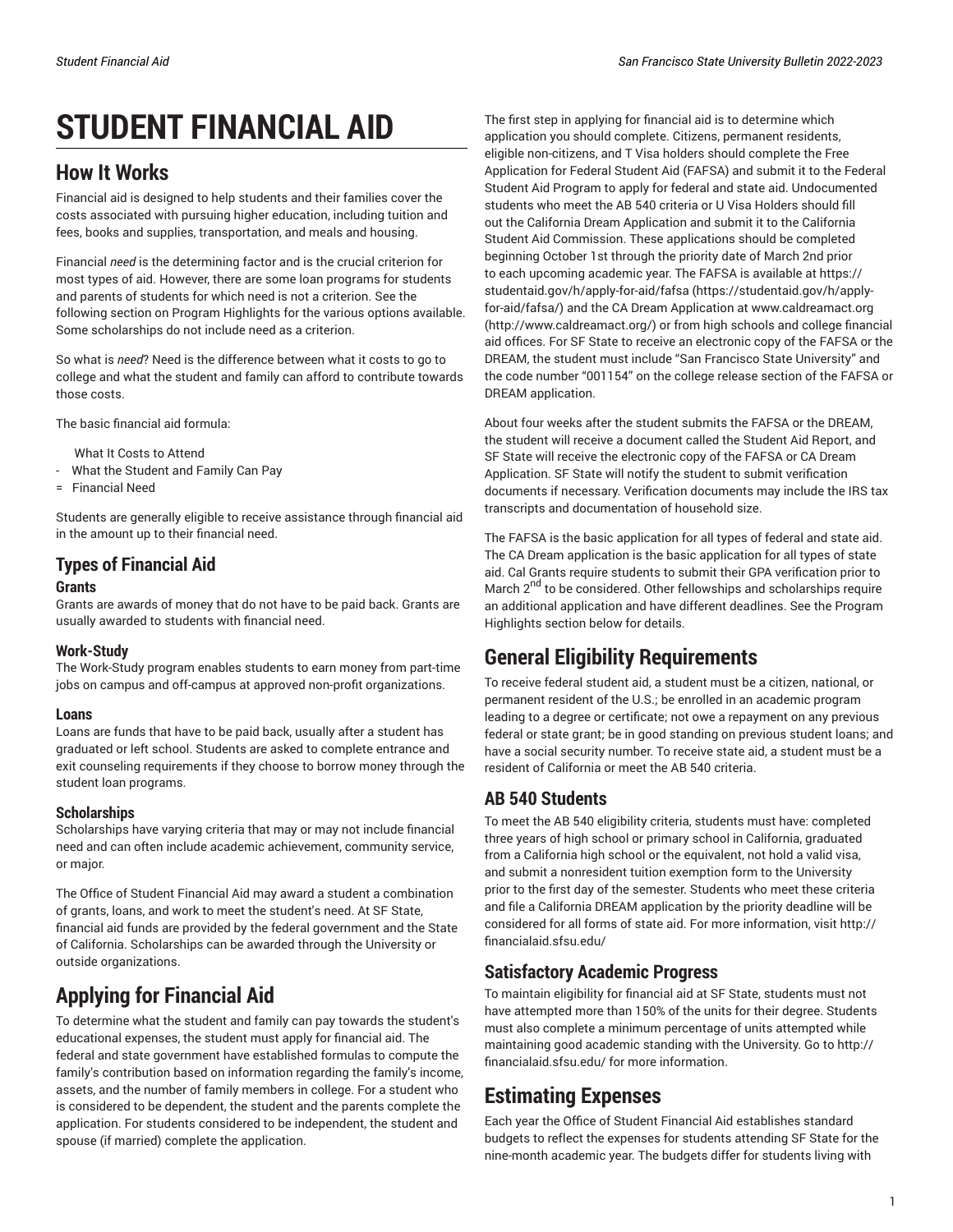their parents and for students living in campus housing or off-campus housing. The standard budgets used for 2017-2018 are detailed below (undergraduates only). Non-resident students pay per academic unit nonresident tuition plus the State University tuition and fees.

## **Student Expenses for Nine Months — 2017-2018 For Undergraduate Students Enrolled in Seven or More Units**

| <b>Expenses</b>              | At home with Parents | On - or - Off Campus |
|------------------------------|----------------------|----------------------|
| <b>Resident Tuition Fees</b> | \$6.484              | \$6,468              |
| <b>Meals and Housing</b>     | 14,502               | 13,882               |
| <b>Books and Supplies</b>    | 1.948                | 1,900                |
| <b>Personal Expenses</b>     | 1.450                | 1.416                |
| <b>Transportation</b>        | 1.565                | 1,550                |
| <b>Total Expenses</b>        | \$25.949             | \$25.216             |

# **Program Highlights**

The **Federal Pell Grant Program** is a federal aid program for undergraduate students and students in teaching credential programs with exceptional need. Grants range from \$318 to \$2,960 per semester. Enrollment requirement: full time = 12 units; three-quarter time = 9-11 units; half-time = 6-8 units. Award is prorated depending upon enrollment.

**The Federal Supplemental Educational Opportunity Grant (FSEOG)** is a federal program which provides aid to undergraduate students with exceptional financial need. Students must be eligible for a Federal Pell Grant. Annual awards at SF State range from \$100 to \$500.

**The State University Grant** is a grant for students who are California residents or meet the AB 540 criteria, who pay state resident tuition, and who have exceptional financial need. This grant is awarded to undergraduates, students in the teaching credential program, and graduates to cover the amount of CSU systemwide resident tuition.

**The Educational Opportunity Program Grant (EOP)** is a grant provided by the State of California for undergraduate students admitted to the University through the Educational Opportunity Program. EOP students must have financial need and must be enrolled full time to receive the grant. Awards range from \$100 to \$800 for the academic year, depending on the availability of funds and the need of the students.

**The California Student Aid Commission** awards grants to students who are California residents or meet the AB 540 criteria. For new applicants, the deadline to apply for the different programs is March 2<sup>nd</sup> prior to the upcoming academic year (for example, for the 2019 - 2020 academic year, the deadline is March 2, 2019). In addition to the FAFSA or DREAM, the student's Grade Point Average (GPA) must be submitted to the Commission by the student's current school of attendance by the March 2<sup>nd</sup> deadline. More information about the grants discussed below can be provided by high school counselors, financial aid offices, and the California Student Aid Commission at [www.csac.ca.gov](http://www.csac.ca.gov) ([http://](http://www.csac.ca.gov) [www.csac.ca.gov\)](http://www.csac.ca.gov) or 888-224-7268.

• **Cal Grant A** is awarded by the State of California for entering and continuing undergraduate students who are California residents or meet AB540 criteria and demonstrate academic achievement and financial need. Awards cover the amount of CSU systemwide resident tuition per academic year.

• **Cal Grant B** is awarded to entering students from disadvantaged, low-income families. Awards include a stipend of up to \$1,670 and, after the first year, also cover the amount of CSU systemwide resident tuition for the academic year.

**University Administered Scholarships** are awarded to students based on academic achievement and financial need. A separate application is required for scholarships directly administered through the Office of Student Financial Aid. Some academic departments on campus also have University scholarships. Students should check with the college or department office about other scholarship opportunities.

**Outside Scholarships.** The Office of Student Financial Aid has information on some outside scholarships. Students are encouraged to contact organizations such as Marin Educational Foundation, parent-teacher groups, community service organizations, employers, etc. for scholarship information. Reference desks in university and public libraries also provide scholarship resource materials.

**The Federal Work-Study Program** provides employment opportunities on campus to both graduate and undergraduate students with financial need. Students may work a maximum of twenty hours per week. The hourly salary range begins at minimum wage and is higher for jobs that require experience or specific skills. A Work-Study award is not a cash award like a loan or a grant. To use a Work-Study award, a student must find a Work-Study job with a certified Work-Study employer; then the student will receive a monthly paycheck. It is recommended that students seek employment as early as possible because jobs are limited and a Work-Study award is not a guarantee of employment.

**The Federal Perkins Loan** is a federal program providing long-term, lowinterest loans to students who are enrolled full time. Awards at SF State depend upon the availability of funds and generally range from \$300 to \$2,000 per academic year. Interest of 5% begins nine months from the date the borrower is no longer enrolled at least halftime. Repayment, at a minimum rate of \$90 quarterly, begins three months after interest starts to accrue. Information regarding deferments, cancellations, and repayment provisions is provided on the loan promissory note. *A borrower may have all or part of his or her loan (including interest) canceled for engaging in teaching, public service, service in the Peace Corps or Americorps\*VISTA, or service in the military.* An entrance interview is required for all first-time borrowers at SF State.

**The William D. Ford Federal Direct Student Loan Program (FDSL)** has two components—the subsidized loan and the unsubsidized loan. *The Subsidized Loan* is available to undergraduate students with financial need. The interest is paid by the federal government while the student is in school at least half-time and during the grace or in-school deferment periods. *The Unsubsidized Loan* is available to undergraduate and graduate students who have limited or no financial need. The interest on an unsubsidized loan must be paid by the student while enrolled in school, and during any grace or in-school deferment periods. A student may choose to have the interest deferred, which adds the deferred interest to the principle. This is called capitalization. Having the interest capitalized will mean larger monthly payments when the student begins repayment. All first-time borrowers are required to complete entrance counseling and sign a Master Promissory Note (MPN).

The FDSL maximums vary depending on the student's class level and dependency status.